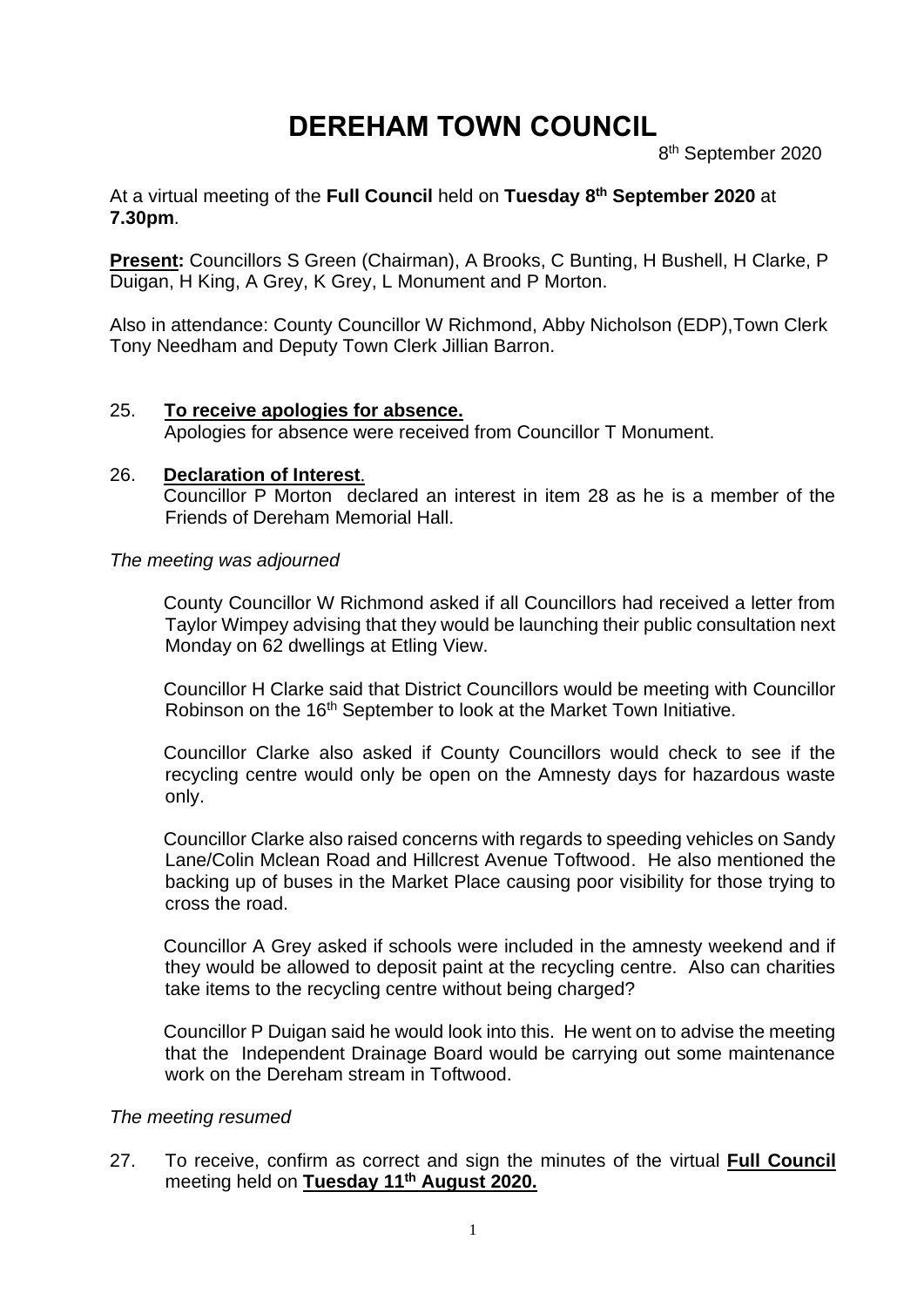Proposed by Councillor S Green the minutes of the virtual Full Council meeting Tuesday 11<sup>th</sup> August 2020 were approved subject to the following amendment 'Those who abstained: Councillors H Clarke and C Bunting' being added to minute 24.

#### 28. **Finance & Governance Committee**

(a) To receive, confirm as correct and sign the minutes of the virtual meeting held on **Tuesday 1 st September 2020.**

Proposed by Councillor H Bushell the minutes of the virtual Finance & Governance Committee meeting Tuesday 1<sup>st</sup> September 2020 were approved.

(b) To receive a report from the Chairman, discuss any matters arising therefrom and vote on recommendations.

The following recommendations were voted on individually and agreed.

#### **On considering the reduced occupancy levels at the Memorial Hall and Assembly Rooms due to Covid-19 restrictions**.

It was agreed that during the Covid-19 restrictions hire fees for the Assembly Rooms and Memorial Hall be reduced in proportion to the reduced occupancy levels, this would include allowing current hirers of the Meeting Room to use the Main Hall for the same cost as the Meeting Room. Officers would have delegated authority to adjust fees according to reduced occupancy levels. That where cancellations are made due to Covid related circumstances, then no cancelation fee would be taken.

#### **To consider expenditure to make the Memorial Hall Covid-19 secure.**

On considering the benefits of making the Memorial Hall Covid secure, it was agreed that a glass washer be purchased, provided it meets the current environmental health standards for such items.

#### **To consider formalising a scheme of delegation, preparing written terms of references for Committees and formalising prioritisation of projects and actions.**

The was agreed that the Clerk prepare a draft scheme of delegation and ideas for prioritising decisions, activities and projects to be brought forward to a future Finance and Governance Committee.

#### 29. **To receive and adopt the list of accounts paid, the Financial Statement and list of accounts to be paid.**

Proposed by Councillor S Green, the list of accounts paid, the Financial Statement and list of accounts to be paid were agreed.

- 30. **To consider prioritising work on the Neighbourhood Plan.** This item was deferred to the next Full Council meeting.
- 31. **Update on working during Covid-19.** The Town Clerk gave a verbal update on card and online payments.